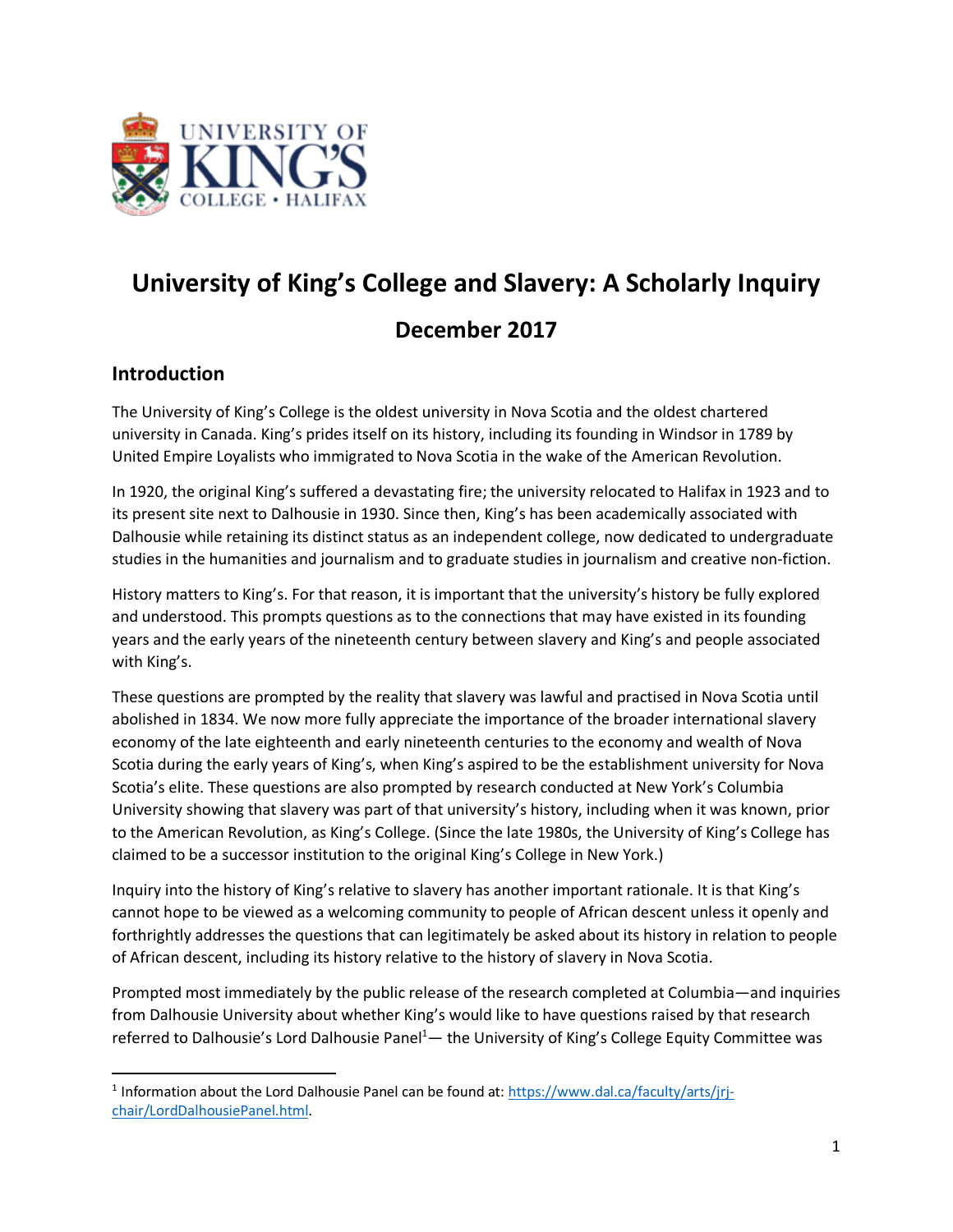asked to provide its advice to President William Lahey on whether King's should undertake its own analysis of its history with respect to slavery. The motion unanimously passed by the Committee reads as follows:

The Equity Committee recommends that the President commission a qualified individual to research the colonial history of King's (relative to slavery including the connection of King's to Columbia and the ownership of slaves by some of King's founding fathers) and that the Chair of the Committee work with the President on developing the timeline and the process whereby the findings of the research are presented to the King's community. The Committee suggests that the research be completed by the end of November, to be submitted to the Board of Governors in January, followed by a presentation to the Faculty.

Discussions on options for implementing this recommendation have taken place between President Lahey and the Chair of the Committee, Dr. Dorota Glowacka, as well as with Professor Terra Tailleur, a member of the Committee. President Lahey has also consulted with King's professors Henry Roper (retired) and Sylvia Hamilton, King's/Dalhousie professor Dr. Shirley Tillotson, Dr. Isaac Saney and Dr. Afua Cooper of Dalhousie, Dr. John Reid of Saint Mary's University, Dr. Karolyn Smardz Frost of Acadia and York Universities and Dr. Amani Whitfield of the University of Vermont. President Lahey also consulted with Dr. Kevin Hewitt and Ms. Martha Casey of Dalhousie University.

One of the consistent themes of these discussions has been the impossibility of completing the contemplated research within the timeframe envisaged by the committee. Indeed, the very process of identifying qualified researchers to undertake or oversee the contemplated research has taken almost as long as the process of research recommended by the Committee. In addition to the time required to complete the research, researchers have individually identified limitations on their availability to work on the project, which must be considered.

Accordingly, it has become clear that the timeline for completing the research initially proposed by the Equity Committee must be adjusted to ensure its rigour and quality, including by accommodating the schedules of those who have expressed a willingness and availability to undertake the research. This flexibility is to ensure scholars who are qualified and interested in the project can participate on timelines that make their contribution compatible with their other professional obligations.

The separate papers envisaged below will therefore be completed over the next twelve to eighteen months by the authors to whom they are assigned. This timeframe includes review by the Review Panel and any adjustments arising out of that review, as each author or team of authors determines appropriate.

## **Literature Review**

To ensure research is informed and conducted efficiently and cost-effectively, it is important to ensure it builds upon what is already known. To facilitate this, the research process will begin with a literature review that encompasses the following topics, as related to understanding the history of King's relative to slavery: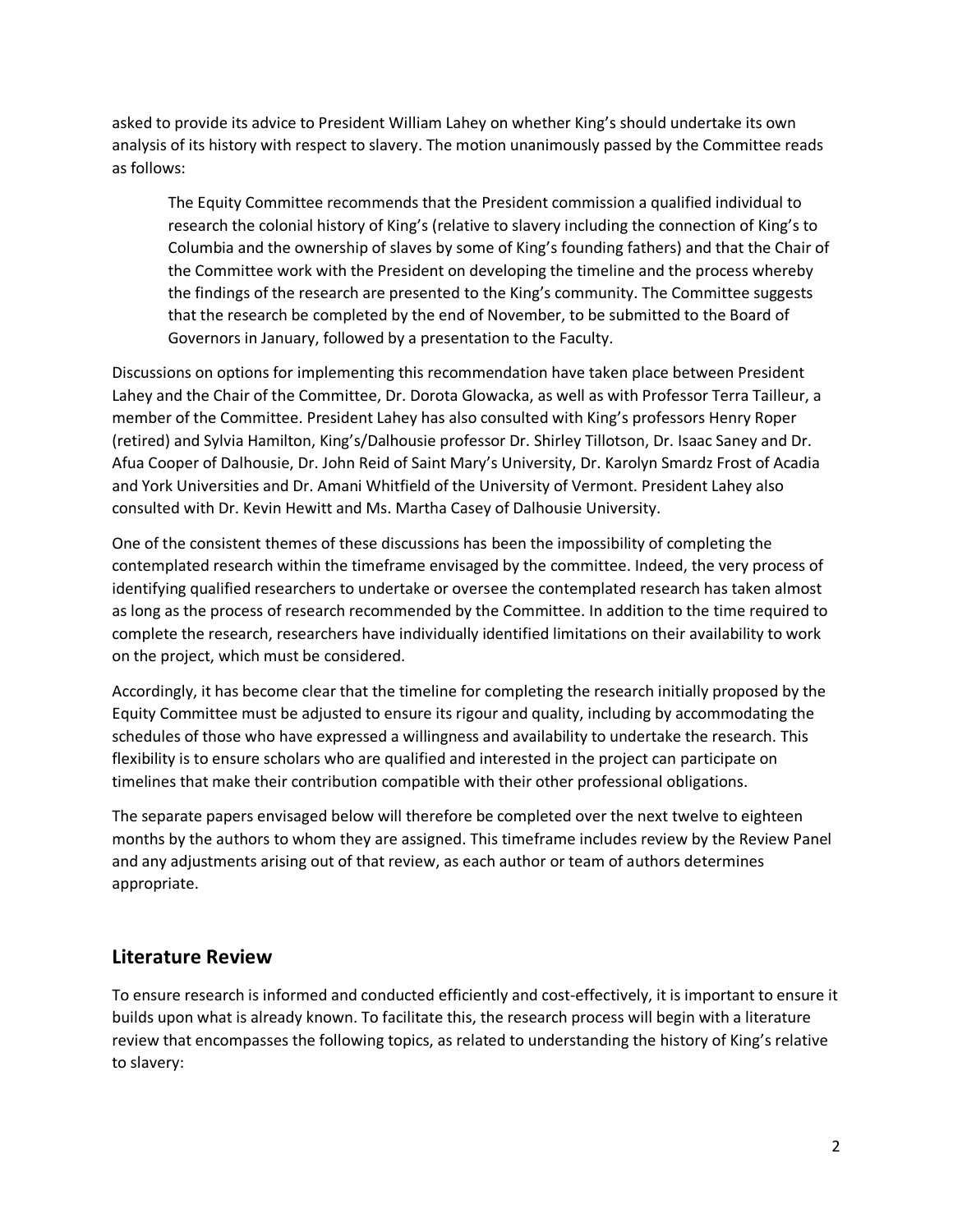- The history of King's in New York and the establishment and early history of King's in Nova Scotia;
- The history of King's College in New York relative to slavery, particularly as explored in the research that has been conducted at Columbia University, with attention to specific findings or conclusions that are relevant to understanding connections between slavery and the University of King's College in Nova Scotia or people who were later associated with the University of King's College;
- The views, household, business, professional, religious and political lives of people who were prominent in the founding, governance and operation of the University of King's College in its early days relative to slavery and people of African descent;
- The Loyalist experience in Nova Scotia, including that of the Black Loyalists, as well as that of the Black refugees who emigrated to Nova Scotia during and after the War of 1812, as they may pertain or be connected to the early history of the University of King's College;
- The broader history of slavery in Nova Scotia, the British Empire and in the international economy of which Nova Scotia was a part as it may pertain or be relevant to understanding the history of the University of King's College in the late 18<sup>th</sup> and early 19<sup>th</sup> centuries, and
- The history of African Nova Scotians, African Canadians and racism in Nova Scotia and Canada as they relate to or provide context for understanding the history of the University of King's College as it pertains to or relates to slavery in or beyond Nova Scotia.

The literature reviewed will be summarized in a paper of no more than 30 pages, inclusive of an executive summary but exclusive of references. The paper will be reviewed by the Review Panel and revised by the author (or authors) in light of the comments provided and questions asked in the review. It will then be released to the King's and to the wider community.

# **The Specific Research Topics**

While the literature review is underway, research will be commissioned on the following topics:

- 1. The extent and the nature of the continuity (relationship or connection) between the University of King's College and King's in New York City, with a particular focus on understanding the extent to which conclusions reached in the Columbia reports on the connections between slavery and King's in New York can or should be considered to be conclusions about the history of the University of King's College;
- 2. The indirect connections between slavery and the University of King's College (and/or people associated with King's)<sup>2</sup> in the period between the College's founding in 1789 and the abolition of slavery in 1834, including the ways in which King's benefited from and existed within an economy and society that depended upon or benefited from slavery in other places, including the Caribbean;

<sup>&</sup>lt;sup>2</sup> The subjects of this research should include people associated in capacities such as patrons, funders, Board members, administrators, faculty, staff, students or alumni.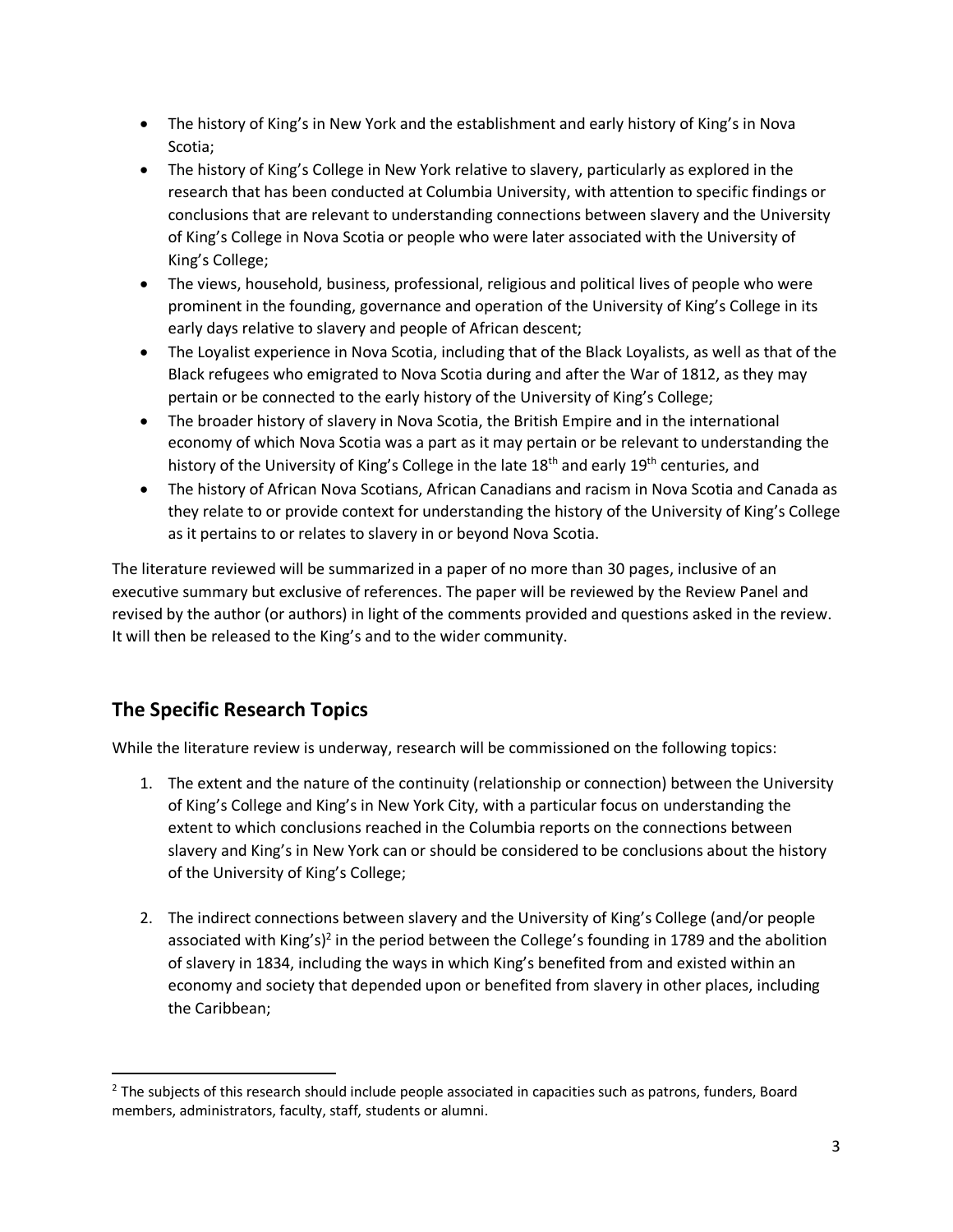- 3. The direct connections between slavery and the University of King's College (and/or people associated with King's), including:
	- (a) The views on slavery and people of African descent held and expressed by people associated with the University of King's College (including patrons, funders, Board members, administrators, faculty, staff, students, or alumni) between its founding in 1789 and the abolition of slavery in Nova Scotia in 1834, whether the views were expressed before 1789 or after 1834, and
	- (b) The direct involvement with slavery of the University of King's College and/or people associated with the College (including patrons, funders, Board members, administrators, faculty, staff, students, or alumni). This would include ownership of slaves or directly benefitting from the ownership of slaves. It would also be about the effect of that ownership on those held in bondage and on King's.

#### **The Researchers and the Commissioning Process**

The researchers who have been commissioned to research and write the papers outlined above are respected historians who are qualified by prior work to complete the papers to a high scholarly standard on a timely basis. In addition to their qualifications by prior scholarship, their availability to complete the work within a reasonable time frame was also an important consideration in the commissioning process.

Including the voice of scholars of African descent was a key consideration. Utilizing the scholarly expertise available within the King's and Dalhousie communities, while at the same time ensuring the overall project benefits from the involvement of scholars who are independent of King's and of Dalhousie, was another important factor, as was the overall financial feasibility of the project to the University of King's College.

Applying these considerations, the following historians were asked to contribute to the project and have agreed to do so:

- **Dr. Jerry Bannister**, professor of history, Dalhousie University, will undertake the literature review. In doing so, he will assign much of the research to graduate students in history who will work under his supervision.
- **Dr. Henry Roper**, Inglis Professor of the University of King's College, has agreed to write the paper on the extent and nature of the connection between King's College New York—the institution that became Columbia University—and the University of King's College founded in Windsor, Nova Scotia, in 1789.
- **Dr. Shirley Tillotson**, Inglis Professor of King's College and retired professor of history, Dalhousie University, will write the paper on indirect connections between slavery and King's College. She will draw on the expertise of **Dr. Amani Whitfield**, Professor of History at the University of Vermont, on slavery in Nova Scotia.
- **Dr. Karolyn Smardz Frost**, adjunct professor at Acadia University and at York University, and **Mr. David States**, retired Parks Canada historian and independent genealogist, will write the papers on direct connections between slavery and the University of King's College.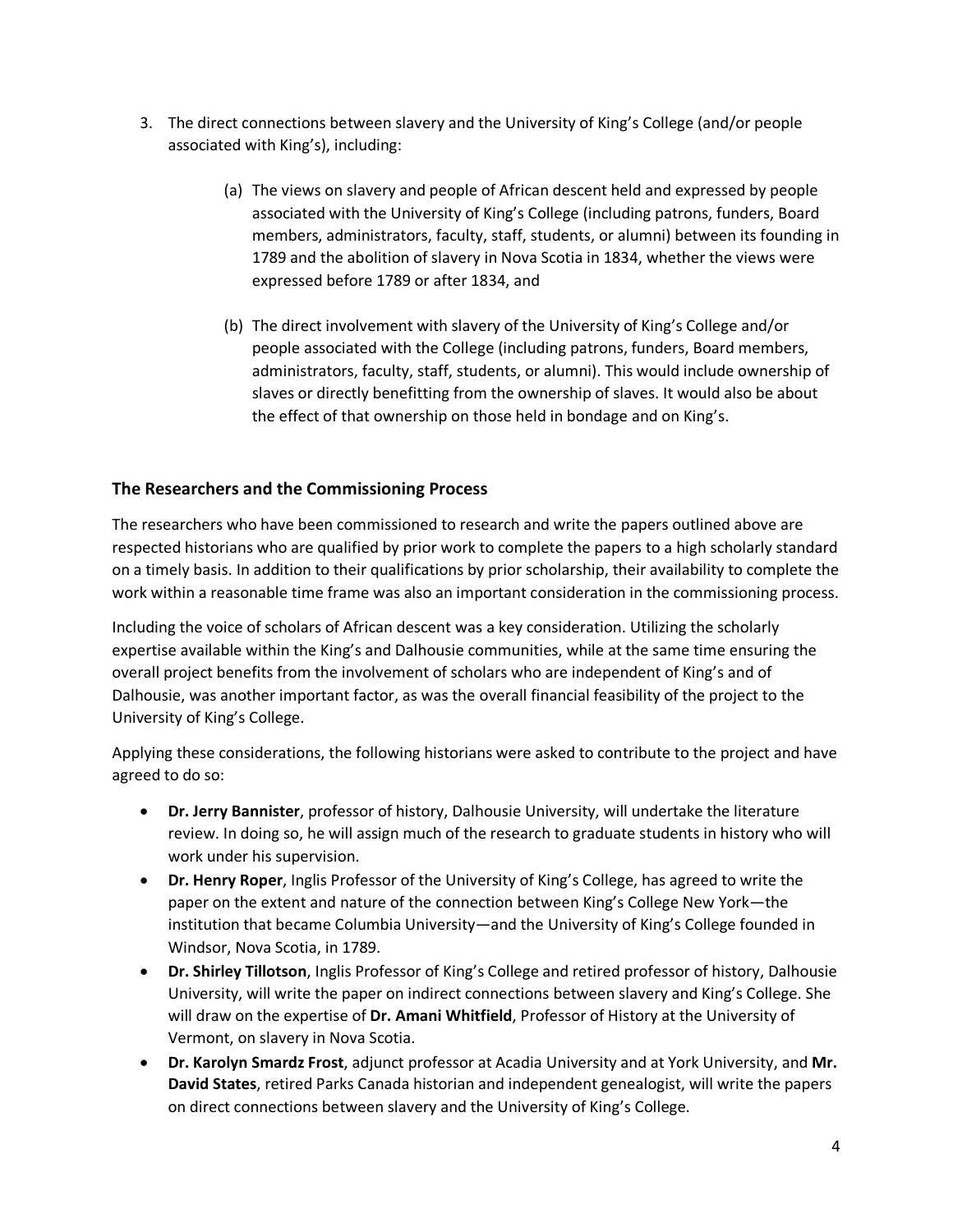#### **The Scope of the Papers**

Within the timeframes contemplated, definitive papers on the outlined topics may not be possible. It is therefore important to recognize that this project is about starting an ongoing process of scholarly inquiry and discussion. It is also hoped the research that can be completed in the time available will stimulate further research by the community of historical researchers working in relevant fields of research. In addition, King's will have the option of commissioning further or supplemental research based on what is learned by the completion of the papers described above.

Except for the final report on the direct connections topic, it is expected that each paper will be 30 or fewer pages, inclusive of executive summary but exclusive of references. The final paper on direct connections will be 40 or fewer pages, inclusive of an executive summary but exclusive of references.

#### **Projected Completion Dates**

In keeping with the intent of the Equity Committee's recommendations to the President for a process that is both wide in scope and timely, the decision was made to commission a series of papers from different historians instead of asking one historian to write a single paper on the general topic of "Slavery and King's." The process is also being expedited by assigning each of the topics to an author (or co-authors) well prepared by previous scholarship or strong knowledge of relevant fields of research to complete the research in a timely fashion. Further, each author (or set of co-authors) will be asked to limit their papers to a specified number of pages, not including references but inclusive of an executive summary. Finally, to support the research, King's will hire King's students to be research assistants to the commissioned researchers. Commissioned researchers will be encouraged to make use of one or more of these students on their projects. Hiring of graduate research assistants is also a possibility.

Following this approach, it is anticipated that:

- The *draft* literature review and the *draft* paper on topic #1 (the historical connection between King's College in New York and the University of King's College) can be completed **by the end of the winter term of the 2017-2018 academic year**.
- The *draft* paper on topic #2 (the indirect connections between slavery and the University of King's College) can be completed **by the end of June 2017**.
- The research on topic #3 (the direct connections between slavery and the University of King's College and its people) will take longer to complete, due to the nature and the extent of the primary research that may be necessary for these topics, as well as the potential breadth of the topic.
	- $\circ$  As a result, the first stage will involve the writing of an interim report of no more than 30 pages (inclusive of executive summaries but exclusive of references). It is anticipated that the *draft* of the interim report will be completed by **September 1, 2018.**